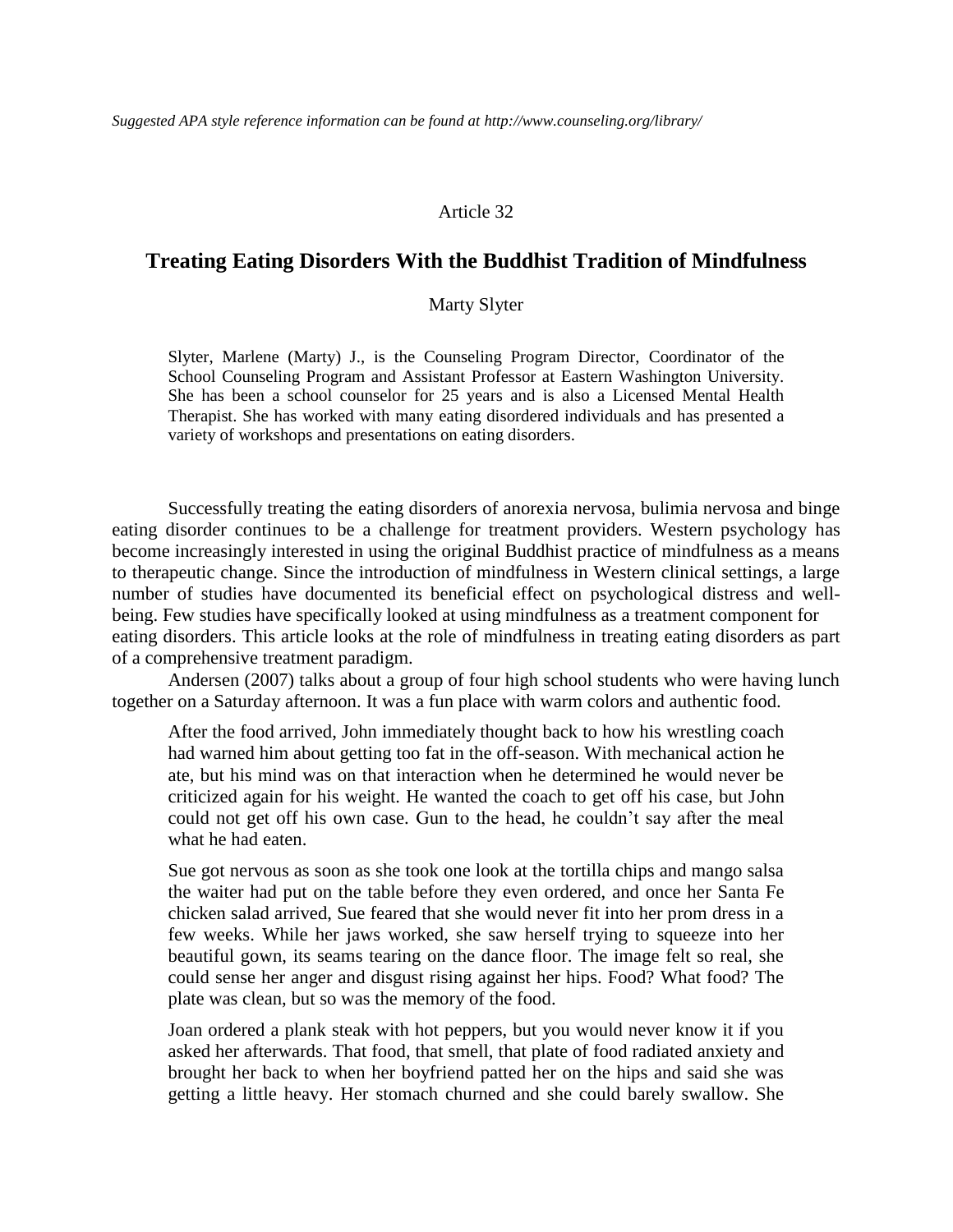relived the rage that boiled inside, but she stuffed the anger so she wouldn't lose the boyfriend. She thought of all the things she could have said, but never did.

Brad decided on the house special which sounded good when the waiter described it to him. While he was eating, he had no idea what the food tasted like. It was like a silent movie. He said some phrases to the others but couldn't remember these. It was a script. His mind was on those years in junior high school when he was teased mercilessly as a "fat slob." The humiliation was still there tingling in his bones, even three or four years later, and it was certainly more real than the flavors of the house special. His body was drenched in sweat, and even with these close friends, he was afraid they were judging him. (p. 279)

When the group got together on campus the following Monday, it was sad, funny, and puzzling. None of them could remember their morning showers or even what they had studied in their classes moments earlier. Their minds were everywhere else. One look at their stomachs during the lunch sent the two girls into old tapes of how much they disliked their bodies. One look at their chests and shoulders during the lunch sent the two boys into a panic about the past and future. They were there, but they weren't there (Andersen, 2007).

The students' story is often repeated with different characters and scenarios as people navigate through living, unaware and not mindful of what is currently happening. Western culture appears to influence feeling frantic, disjointed, unsettled, and having past and future orientations dominate. As noted in the students' story, these students were experiencing those feelings and orientations in connection with their relationships with food and body image.

For those that struggle with relationships with food and disordered eating, could learning how to not feel so frantic, disjointed, and unsettled help them? One method that seems to have promise is learning and practicing the techniques of *mindfulness,* a life style that is based on the Buddhist tradition of mindfulness (Kabat-Zinn, 2003).

This article will first define mindfulness and its role in psychological treatment and then briefly define three major eating disorders. The final section will look at the role of mindfulness in the treatment of eating disorders.

#### **Mindfulness in Psychological Treatment**

Mindfulness meditation is one of several meditations in Buddhist practice. Mindfulness includes goals such as enhancing well-being and awareness of the self and environment, along with disciplining the emotions and the mind (Levine, 2000). Within the therapeutic context, mindfulness is defined as "the awareness that emerges through paying attention on purpose, in the present moment, and non-judgmentally to the unfolding of experience moment by moment" (Kabat-Zinn, 2003, p. 145). Bishop et al. (2004) defined the Western version of mindfulness as nonelaborative, nonjudgmental, present-centered awareness in which each thought, feeling, or sensation that arises in the attentional field is acknowledged and accepted as is. Many psychological interventions that involve the integration of Eastern and Western philosophies started appearing in the 1970s. Since the introduction of mindfulness into clinical settings, a large number of studies have documented its beneficial effect on psychological distress and wellbeing (Grossman, Niemann, Schmidt, & Walach, 2004; Shigaki, Glass, & Schopp, 2006).

Kabat-Zinn (1982) created the Mindfulness-Based Stress Reduction (MBSR) program, and this program played a key role in growth and acceptance of mindfulness in clinical circles. MBSR is rooted in authentic Buddhist traditions, particularly those practiced in certain parts of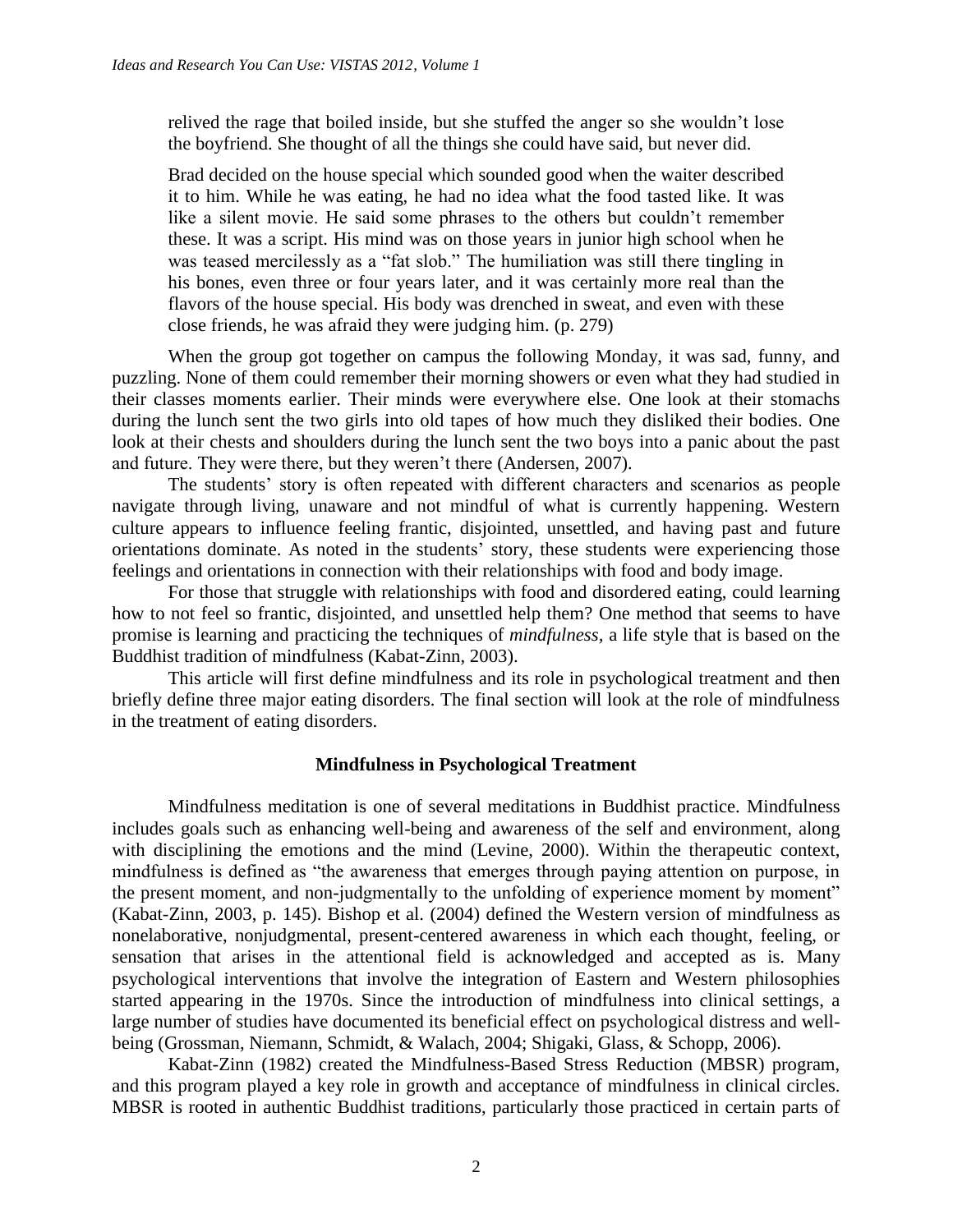South East Asia (Kabat-Zinn, 1990). The particular Buddhist tradition from which MBSR is derived appears to be an adapted version of the original Indian practice of mindfulness. MBSR has further changed the adapted Buddhist practice into a multi-component intervention to suit the Western mindsets and needs (Rapgay & Bystrisky, 2009). MBSR was originally developed for the management of chronic pain and stress-related disorders. Modern Western versions of mindfulness incorporate the following:

- attention and acceptance are key defining features instead of attention and  $\bullet$ introspective awareness
- not goal oriented
- not phase and process oriented
- cognitive in nature rather than perceptual in nature
- focus on present moment experiences instead of present, past and future experiences
- attention and awareness are not differentiated states
- a non-reactive awareness
- sequential application of attention and awareness
- mindfulness is value based such as active acceptance and affective processing (Rapgay & Bystrisky, 2009)

Mindfulness-Based Cognitive Therapy (MBCT) is now a well-established mindfulness based health intervention with roots in the work of Kabat-Zinn's MBSR program. MBCT was developed in the 1990s by Segal, Williams, and Teasdale and is designed to help prevent relapse in depression (2002). Like MBSR, it is also considered to be beneficial for other conditions. MBCT is a strong example of Western psychology's interest in mindfulness as a means to therapeutic change (Gilpin, 2008). MBCT developed within the field of cognitive behavioral therapy (CBT). It is based upon the assumption that the way we perceive events largely determines how we feel about them, and, in turn, how we behave. CBT aims to replace the client's presumed distorted appraisal of life events with more realistic and adaptive ones, via monitoring automatic thoughts, testing their validity, substituting more realistic cognitions, and identifying and altering underlying beliefs and assumptions that predispose one to misapprehend reality (Dobson & Dozois, 2001). MBCT uses the strong degree of compatibility between CBT's approach and many of the techniques of cognitive training employed by early Buddhism. Comparisons with CBT are also pertinent if one considers the significance placed on selfmanagement, self-control and self-improvement by the Buddha, together with his emphasis on systematic training to counter (and ultimately uproot) a particular problem in order to live with ever greater degrees of calmness and ease in the world. MBCT seems to shift the nature of the training away from CBT's main characteristics toward something more in accord with a generic Buddhist perspective. MBCT demonstrates a pragmatic and liberal attitude toward adapting meditation techniques from a variety of sources, and utilizing these for its particular ends (Gilpin, 2008).

Although there are a number of diverse approaches to incorporating mindfulness into counseling (Baer, 2003), in general, clients are encouraged to practice nonjudgmental awareness in ways that may help them address their clinical concerns. The focus is on merely observing persistently changing internal thoughts, feelings, and sensations along with noticing external stimuli. Mindfulness interventions focus on altering the impact of and response to, thoughts and feelings, and are regarded as particularly effective for conditions where intolerance of negative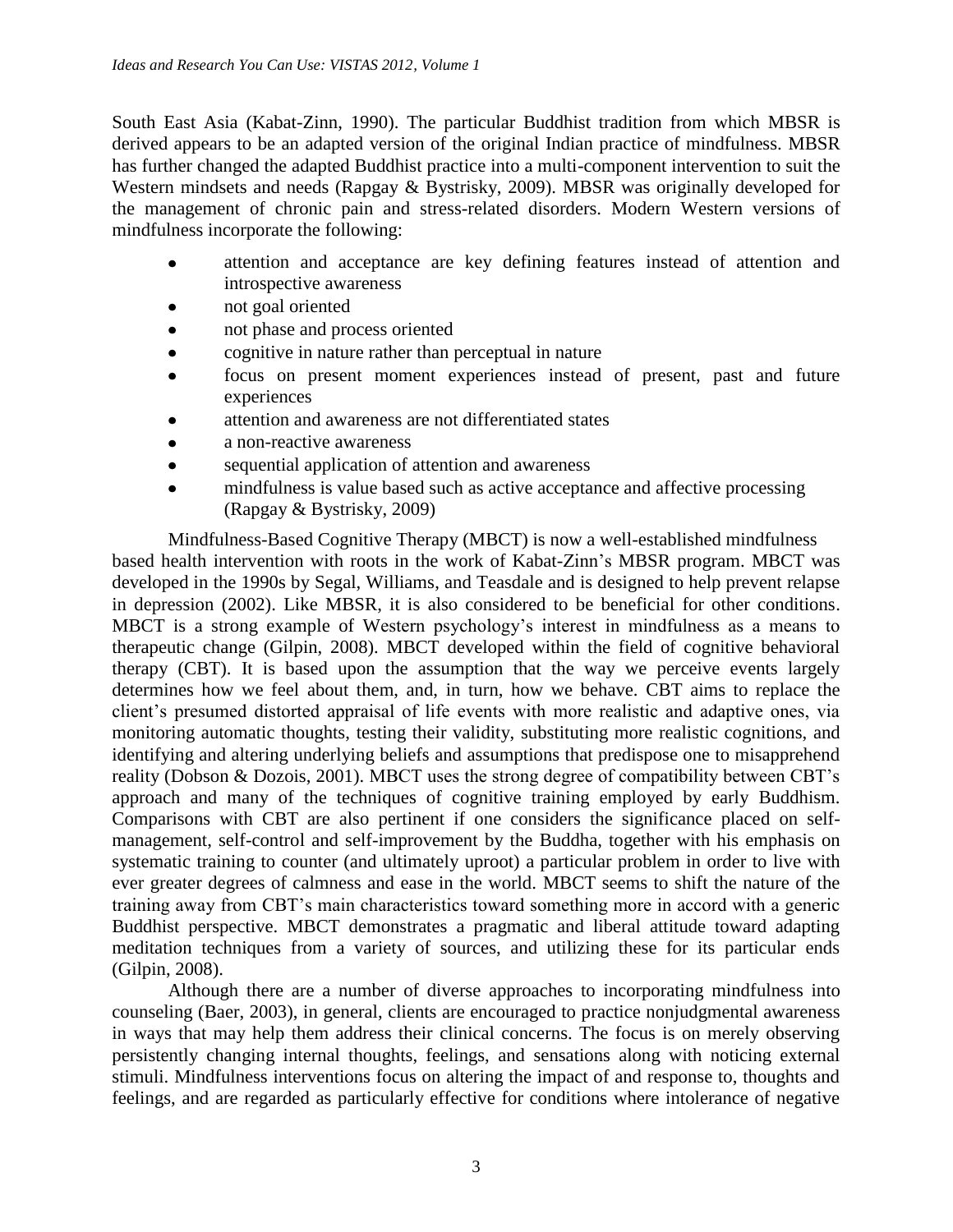affect and subsequent behavioral avoidance play a major role (Bishop, et al., 2004). In addition, the role of mindfulness in disengaging from unhealthy behavior patterns and helping to foster more adaptive strategies is thought to be significant in developing effective coping strategies (Kabat-Zinn, Massion, Hebert, & Rosenbaum, 1998). Examples of conditions where mindfulness interventions have been used include chronic pain, stress, anxiety, depression, borderline personality disorders, panic attacks, and eating disorders (Baer, 2003). Baer (2003) provided a comprehensive empirical and conceptual review of mindfulness-based clinical interventions. She concluded that despite some methodological weaknesses, the intervention review suggested that mindfulness-based interventions may help to alleviate a variety of mental health problems and improve psychological functioning. A meta-analysis of 20 MBSR studies led to similar conclusions (Grossman, Niemann, & Schmidt, 2004).

### **Bulimia Nervosa, Anorexia Nervosa, and Binge Eating Disorder Defined**

The essential features of *bulimia nervosa* are binge eating and using purging methods to prevent weight gain. Also, the self-evaluation of individuals with bulimia nervosa is excessively influenced by body shape and weight. Bulimia nervosa usually begins in late adolescence or early adult life (*Diagnostic and Statistical Manual of Mental Disorders,* 4th ed. text rev; *DSM-IV-TR*; American Psychiatric Association, 2000). Individuals with bulimia nervosa experience a lack of control over their eating during the episode, including the feeling either that one cannot stop eating, control how much one is eating, or control the type of foods eaten. Prevalence estimates for bulimia nervosa vary from 1-3% for women and 0.3% for men (*DSM-IV-TR*; American Psychiatric Association, 2000) to 11-13% in college populations (Coric & Murstein, 1995).

The essential features of *anorexia nervosa* are that the individual is extremely afraid of gaining weight, maintains a body weight that is below a minimally normal level for age and height and refuses to gain weight, and shows a significant disturbance in the perception of size or shape of his or her body. Anorexia Nervosa typically starts in mid- to late-adolescence (age 14- 18 years; *DSM-IV-TR;* American Psychiatric Association*,* 2000). Prevalence estimates for anorexia nervosa among the general population is reported to be between 0.5% and 1.0% (*DSM-IV-TR;* American Psychiatric Association, 2000), and it is believed to be higher among college and high school populations (Mintz & Betz, 1988). Approximately 90% of the cases are female.

*Binge eating disorder* is currently number six under the classification "An Eating Disorder Not Otherwise Specified." In recent years, it has gotten more notice. Binge eating disorder does not normally involve purging methods after binging. Some inappropriate purging behavior may occur occasionally, but it is not regularly used to offset the effects of the binge eating. Binge eating typically begins in late adolescence or in the early 20s, often coming soon after significant weight loss from dieting (*DSM-IV-TR*; American Psychiatric Association*,* 2000). An episode of binge eating is characterized by eating, within a 2-hour period of time, an amount of food that is definitely larger than most people would eat during a similar period of time in similar circumstances. This disorder afflicts approximately 5-10% of the general population (Grilo, 2002). It is more common among women (ratio of 3:2)

Certain personality traits and thinking styles are found more frequently in people with eating disorders as compared to the general population. Those with anorexia are clinically described as being obsessive and rigid, showing emotional restraint, preferring the familiar, having a high need for approval, and showing poor adaptability to change (Casper, Hedeker, &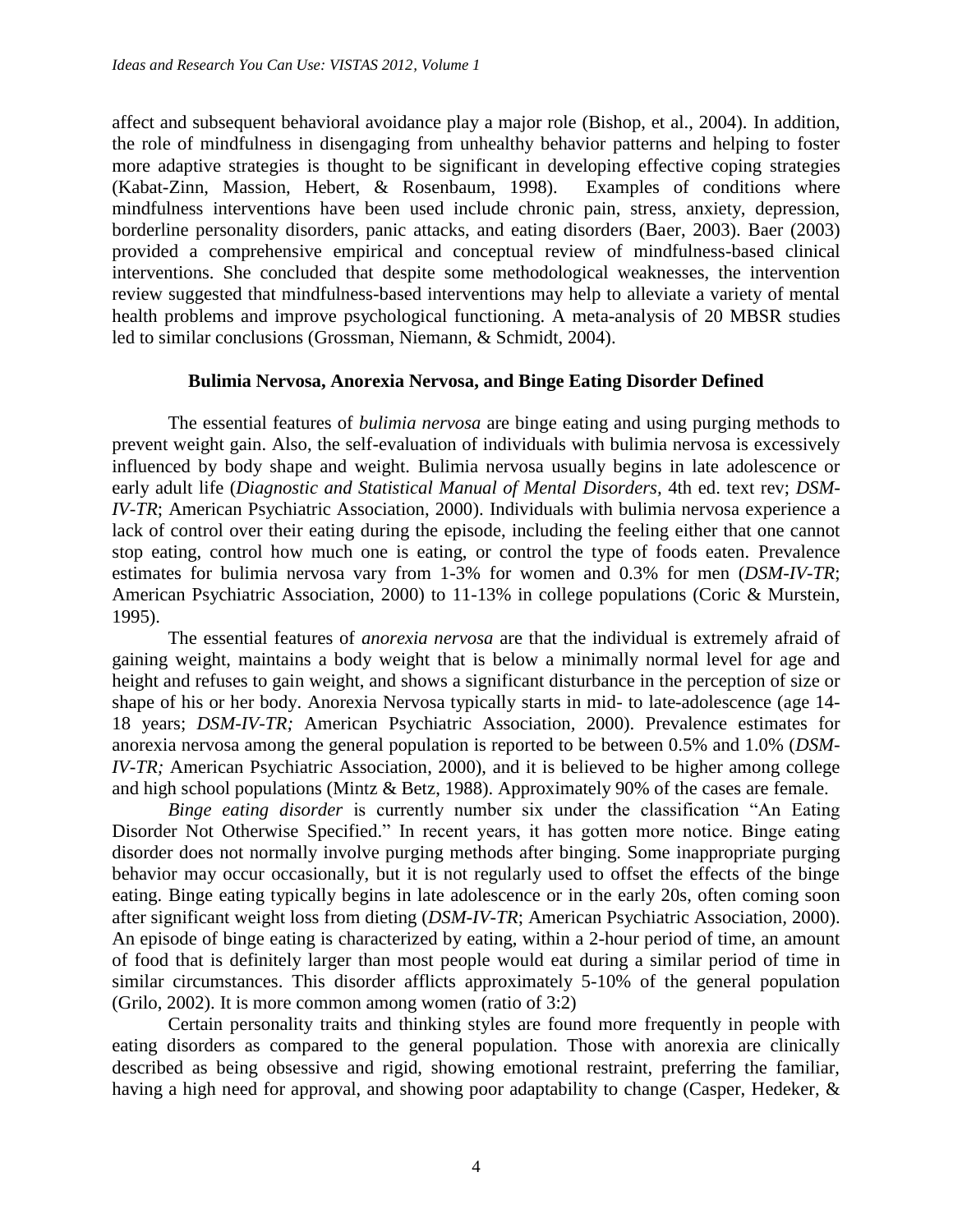McClough, 1992). The psychological dimensions underlying these clinical features are a triad of personality features: low novelty seeking, avoidance of harm, and reward dependence (Strober, Freeman, & Morrell, 1997).

Those with bulimia exhibit somewhat different personality characteristics involving poor impulse control, mood swings, and obsessive-compulsive behaviors (Aragona & Vella, 1998). Specific phobias, agoraphobia, panic disorder, generalized anxiety disorder, and alcohol dependence were all more elevated among bulimic individuals than among nonbulimic community members (Garfinkel et al., 1995).

Those with binge eating disorder tend to experience self-loathing, disgust about body size, depression, anxiety, somatic concerns, and interpersonal sensitivity at much higher rates than the typical person (*DSM-IV-TR*; American Psychiatric Association, 2000). Stress is also an important contributor (Kessler, 2009). Human and animal studies show increased eating as a common response to mild, chronic stress. The more frequently a person eats something in response to unpleasant emotions, the more likely this action is to become a habit. In an environment where food, particularly snack food, is always available, this person learns to equate eating with stress relief. Kessler (2009) referred to this as a "spiral of wanting." Shame is also a common underlying issue for individuals with binge eating disorder. Secrecy is vital to conceal the act of overeating because it is difficult to acknowledge the overwhelming loss of control (Giordano, 2005).

Eating disorders are almost always accompanied by other disorders. Community samples, in which adolescents are randomly selected and interviewed for psychiatric disorders, revealed that about 90% of those fitting the criteria for an eating disorder also have other Axis I disorders, usually anxiety, depression, or Obsessive Compulsive Disorder (Lewinsohn, Striegel-Moore, & Seeley, 2000). Researchers have focused on personality characteristics such as rigidness, perfectionism, or neuroticism that may be a common link among these disorders (Podar, Hannus & Allik, 1999).

Individuals who score high on perfectionism and also perceive themselves as being overweight have a greater risk of bulimic symptoms (Joiner, Heatherton, Rudd, & Schmidt, 1997). A discrepancy between one's actual self (perceived weight) and ideal self (a strive toward perfectionism) increases the likelihood of eating problems, especially among women. High perfectionism has been linked to high levels of disordered eating in a group of early adolescent females (McVey, Pepler, Davis, Flett, & Abdolell, 2002).

It is important to note that eating disorders usually cannot be treated by only one provider using one approach. A common approach to treatment is to use the treatment team approach. This team is usually comprised of a nutritionist, psychiatrist, physician and a counseling practitioner. Using mindfulness approaches is just one of many promising treatments to help treat the complexity of eating disorders.

### **Role of Mindfulness in Treatment of Eating Disorders**

Mindfulness based clinical interventions appear to be a logical treatment choice for eating disordered clients and the common personality traits clients share. Women with bulimia nervosa and anorexia nervosa tend to struggle with issues of perfection, control, and extremely harsh selfcriticism (Richards, Hardman, & Berrett, 2007). The intentions behind MBSR can offer an alternative lifestyle approach.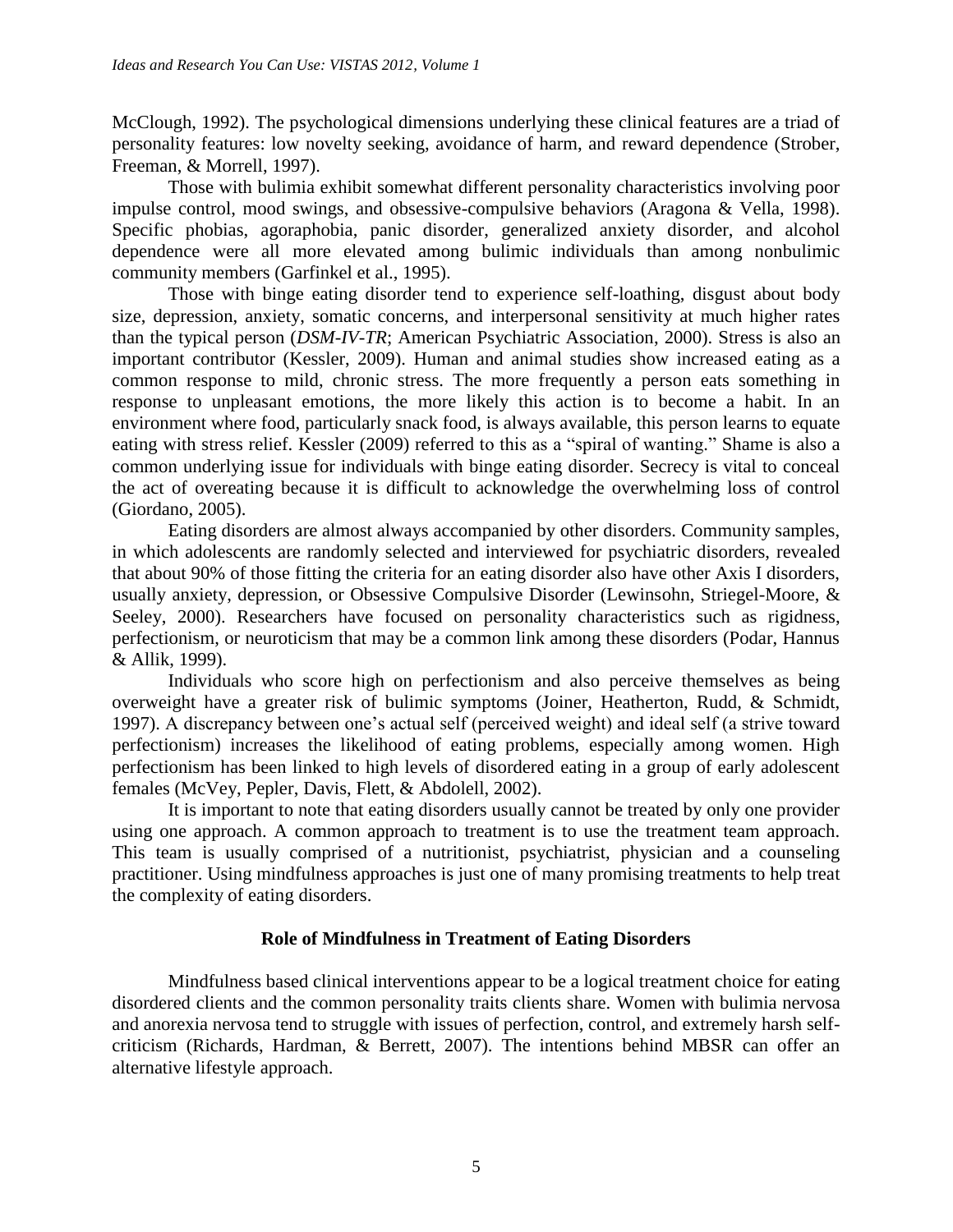Proux (2008) conducted a study with six college-age women with bulimia nervosa who had experienced eating disordered symptoms for many years. The women in the study did experience comorbid mood (depression) or anxiety disorders and some were taking psychotropic medications. These women participated in a Mindfulness-Based Eating Disorder Treatment Group (M-BED Group) for eight, 2-hour sessions. Each session contained four components: experiential meditation practice, psychoeducation, discussion, and assigned home practice. For the six women participants, the core experience of the M-BED group involved a journey that began from self-hate, totally disconnected, idealized, objectified image of self to a relationship with the self that was gentler, kinder, and more authentic.

As Proux noted in the 2008 study, depression and anxiety are commonly associated with eating disorders. Those with binge eating disorder also struggle with depression and anxiety (*DSM-IV-TR*; American Psychiatric Association, 2000). In looking at the mechanisms of MBSR, it has been suggested that mindfulness may have an effect on two classes of cognitive operations: attention regulation and the adoption of an accepting attitude (Bishop, 2002).

Attention regulation is the mental training of one's mind to remain present-focused. As one practices meditation, thoughts frequently wander away form the present moment and thereafter are redirected gently to the targets of meditation. Those targets could be thoughts, emotions, somatic sensations, or environmental stimulation (Kabat-Zinn, 1990). Eating disordered individuals often have obsessive negative oriented thoughts that are ever present in their minds. "I am ugly," "I hate myself," "I am unlovable," "I am a failure," "my body disgusts me," or "I am fat," are common thoughts. These ruminating thoughts are so overpowering that they control actions, beliefs, thoughts, and emotions and block out the present moment. As mentioned earlier, 90% or those fitting the criteria for an eating disorder also have other Axis I disorders, including Obsessive Compulsive Disorder (Lewinsohn et al., 2000).

Karoly (1999) implied that high-functioning people are able to redirect their attentions to their goals after a failure episode without ruminating about the reasons for the failures. Empirical evidence documents that mindfulness meditation enhances emotional regulatory skills (Hamilton, Kitzman, & Guyotte, 2006). Other studies of attention process and emotion regulation indicate that effortful attention direction (flexible disengagement) is a key determinant to well-being (Baumeister, Hetherton, & Tice, 1994) through its effect on emotional regulation and self-regulatory behavior (Thayer, Friedman, & Borkovec, 1996). The observation of emotion during meditation may enhance the meditation practitioner's familiarity with her/his emotions and increase tolerance of negative emotions, which, in turn, reduce the magnitude and duration of unpleasant emotions. Beginning mindfulness practitioners are instructed to deliberately redirect attention to the sensations of respiration (chosen mental object—neutral stimulus) in the face of distressing thoughts, sensations, or emotions. In a 4-year follow-up study by Kabat-Zinn, Lipworth, Burney, and Sellers (1987), the most commonly used skill nearly all participants reported using was redirection of the attention to the breath. Seventy-eight percent to 90% (depending on time since participation) reported using this redirection of attention to the breath to some extent in their daily life situations, and 74% to 94% of all respondents reported it to be moderately or very useful in coping successfully with stressful situations. In exit interviews with participants in a pilot study of MBSR for women with severe hot flashes, most women reported using the redirection of attention to the breath to help them cope with their hot flashes and in this way developing a greater sense of control and confidence in dealing with them (Carmody, Crawford, & Churchill, 2006).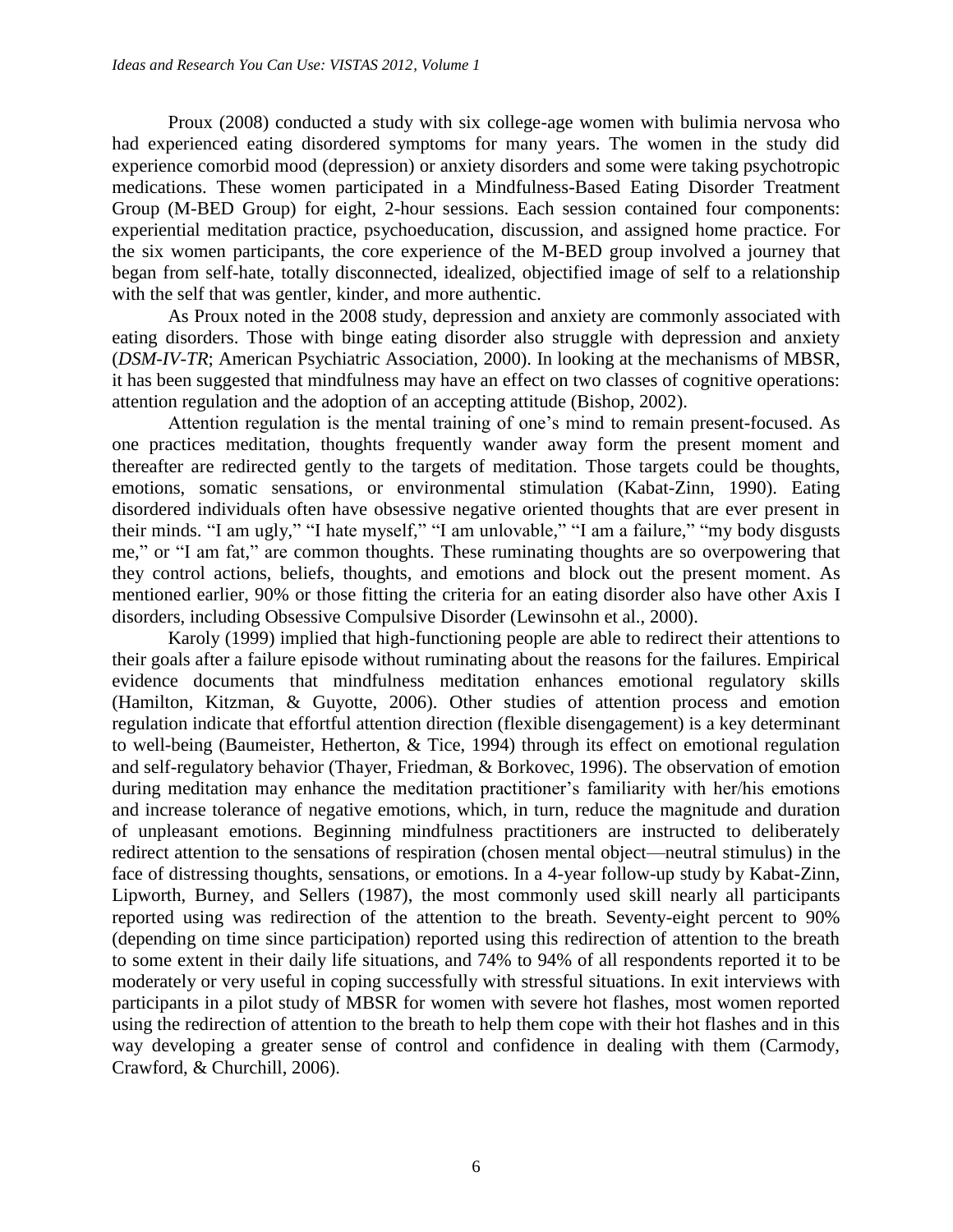Breath sensations have the added clinical utility of being immediately and continually available to clients in everyday life. With practice, the client becomes more aware of which mind objects attention is drawn to from moment to moment and, instead of passively allowing the prior conditioned automatic cycle of association, deliberately redirects attention to the sensations of breathing. This redirection is repeated as attention invariably wanders away from the breath (Carmody, 2009). For clients with bulimia nervosa, the urge/impulse to purge can be overpowering. For clients with anorexia nervosa, the rigidity, drive toward perfectionism, and poor adaptability to change can be ever present. Practicing this simple technique has the promise of redirecting attention away from the urges and impulses. For clients with binge eating disorder, the urge to "stuff" in reaction to stress can be overpowering. Again, these clients can redirect attention to their breath until the overpowering urges have lessened or gone away completely. The redirection of attention also means less emotional reactivity to the symptoms in the midst of other activities, and a greater sense of control and confidence in dealing with distress can develop.

Empirical evidence has been provided that mindfulness is effective because it produces changes in metacognitions related to emotions and autobiographical memories (Teasdale et al., 2000). This suggests that mindfulness may help people maintain distance from their emotions. For example, following mindfulness training, formerly depressed people were able to describe past negative events in ways that suggested that they were able to maintain some distance from their emotions, recognize the effects of emotions on their cognitive process, and question the accuracy of their initial negative appraisals. Teasdale and colleagues (2000) theorized that learning to provide bare attention to thoughts and emotions was related to metacognitive changes. Mindfulness practitioners may be better able to tolerate mood downturns without becoming depressed because they are able to maintain "distance" from their thoughts and emotions. This ability to maintain "distance" from thoughts and emotions holds much hope for eating disorder clients that also struggle with depression.

The discipline of meditation also involves adopting a "nonstriving" attitude, also called acceptance (Kabat-Zinn, 1990), or detachment (Levine, 2000). This attitude stands in contrast to both the Western medical ethic and the psychological ethic that enhanced quality of life requires change (Baer, 2003). Whereas change often does accompany the practice of mindfulness, it is not because undesirable emotions or conditions are "pushed away," but rather because people learn to live with and accept their physical and psychological limitations (Hamilton et al., 2006).

This degree of awareness requires an effort to be both present and nonjudgmental in the current moment. Clients are encouraged to practice nonjudgmental awareness in ways that may help address clinical concerns. Mindfulness meditation encourages clients not to judge or evaluate the veracity of a thought, but merely to observe it and to set it aside. With practice, clients learn that thoughts, emotions, and feelings such as pain are transient, do not necessarily reflect reality, and pass through consciousness rapidly (Hamilton, et al., 2006). As McVey et al. (2002) stated, a discrepancy between one's actual self (perceived weight) and ideal self (a strive toward perfectionism) increases the likelihood of eating problems. Eating disordered clients could benefit a great deal knowing and accepting that their emotions, feelings, and thoughts do not necessarily reflect reality and that when those clients allow their emotions, feelings, and thoughts to pass through consciousness without judgment, the healing can begin.

The attitude of acceptance applies to negative life events in addition to thoughts, feelings, and emotions. Thoughts and feelings, even unpleasant ones, are a natural and healthy part of life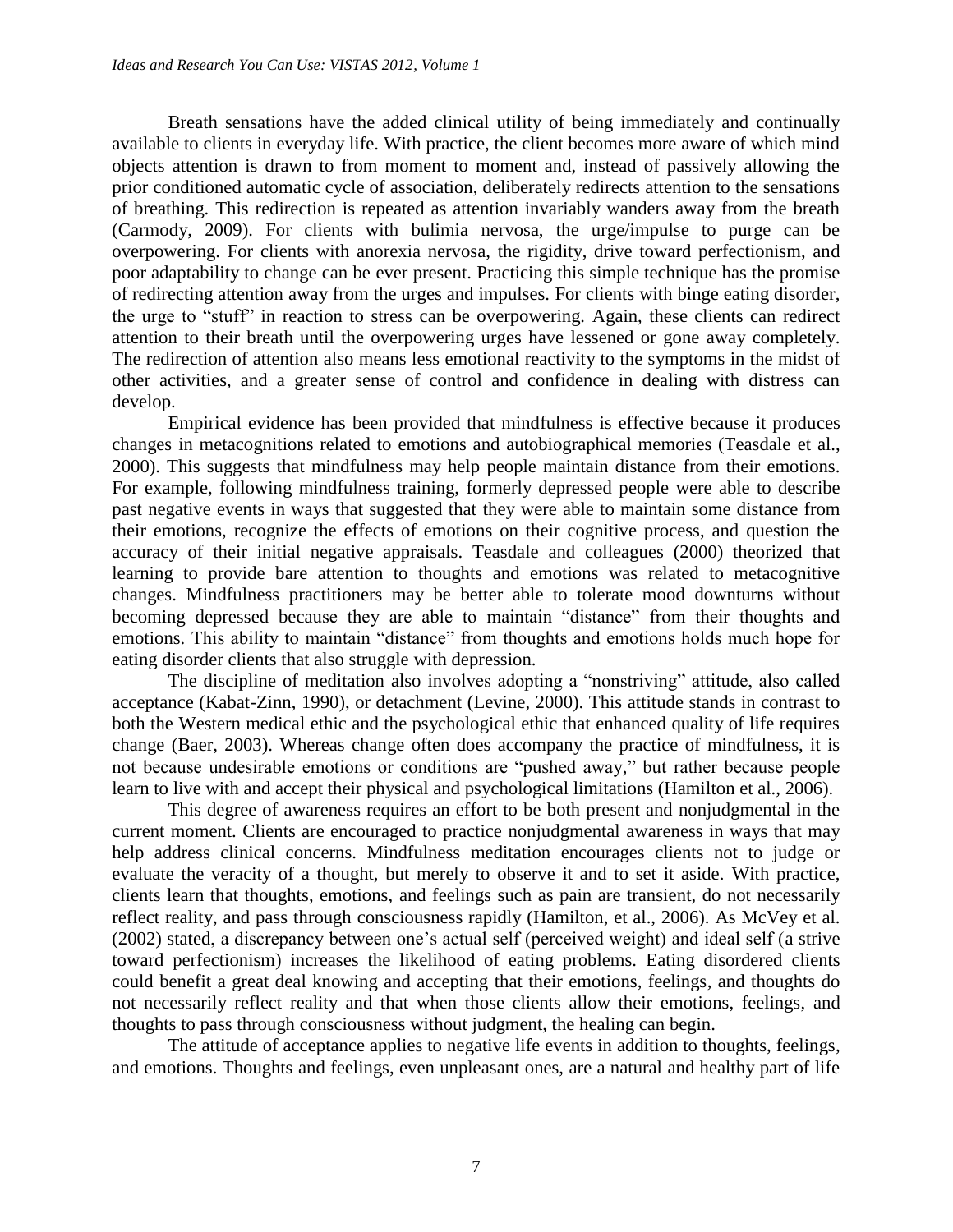(Hanh, 1993). By learning to recognize and acknowledge negative emotions and feelings, clients can avoid being overwhelmed by even strong emotions:

Experiencing the pain in my body, I breathe in. Smiling at the pain in my body, I breathe out. Recognizing that this is a physical pain, I breathe in. Knowing that this is no more than a physical pain, I breathe out. (Hanh, 1993, p. 70)

## **A Closer Look at Using CBT With Mindfulness**

In Cognitive Behavioral Therapy (CBT) alone, clients are encouraged to identify and change unhelpful or "irrational" thoughts. For example, in treating eating disordered clients, clients actively practice reframing their thoughts through repetition and practice. One might have a constant self voice that is telling them "I am a failure." The pure CBT approach would have the client reframe "I am a failure" to "I am human and I make mistakes. I also have strengths." The client could be asked to write those strengths on a piece of paper and read the list aloud every day. Goals of CBT include: (1) identify situations, people, feelings, or events that trigger eating disordered behavior (self-monitoring); (2) cognitively restructure the client's irrational beliefs about body image, food, weight gain, and nutrition; (3) establish a schedule of regular eating and use alternative behaviors to substitute for unhealthy eating behaviors; (4) encourage the client to improve the variety of foods he/she eats by incorporating more forbidden foods into her/his meal plan; (5) use constructive problem-solving when negative emotions arise; and (6) prevent relapses (Erk, 2004). This CBT approach focuses on the cognitive-behavioral link.

The most comprehensively researched theoretical model for individuals with Binge Eating Disorder (BED) is CBT. The first goal in treatment is to normalize eating followed by a focus on identifying and reframing maladaptive beliefs. CBT reduces binge eating and psychopathology, and increases self esteem for BED clients (Levine & Marcus, 2003).

When CBT is combined with the mindfulness approach, clients are encouraged to merely observe their thoughts and then return attention to the task at hand, whatever that task happens to be (Kabat-Zinn, 1990). Dialectical behavioral therapy (DBT) is based on this combination of CBT and mindfulness. Although DBT was originally developed for individuals with borderline personality disorder, adaptations have been done to focus on BED with DBT principles. Levine and Marcus (2003) reported that DBT decreases binge eating and decreases maladaptive attitudes towards eating, shape, and weight.

In addition to working with thoughts, the need for an approach that addresses emotional factors in the eating disorders has begun to be identified in recent years, as a result of the need to improve on the outcomes of CBT for eating disorders (Fairburn & Harrison, 2003). Fairburn, Cooper, and Shafran (2003) also have looked at the role of mood intolerance in eating disorders. Their extended version of CBT includes a module on emotional regulation to be applied when there are clear difficulties in mood tolerance that are related to the individual's eating cognitions and behaviors.

# **Role of Mindfulness in CEBT-ED**

Cognitive Emotional Behavioral Therapy for eating disorders (CEBT-ED) is aimed at helping clients with eating disorders understand the experience and expression of emotions, so they can identify and challenge their beliefs and attend and respond to their emotions adaptively. Such skills are needed to reduce the need for maladaptive emotional coping behaviors. This approach draws upon a range of models and techniques, including cognitive behavioral therapy, dialectical behavioral therapy, mindfulness training, and experiential work (Corstorphine, 2006). CEBT-ED offers the clinician and client an alternative when standard CBT is unsuccessful in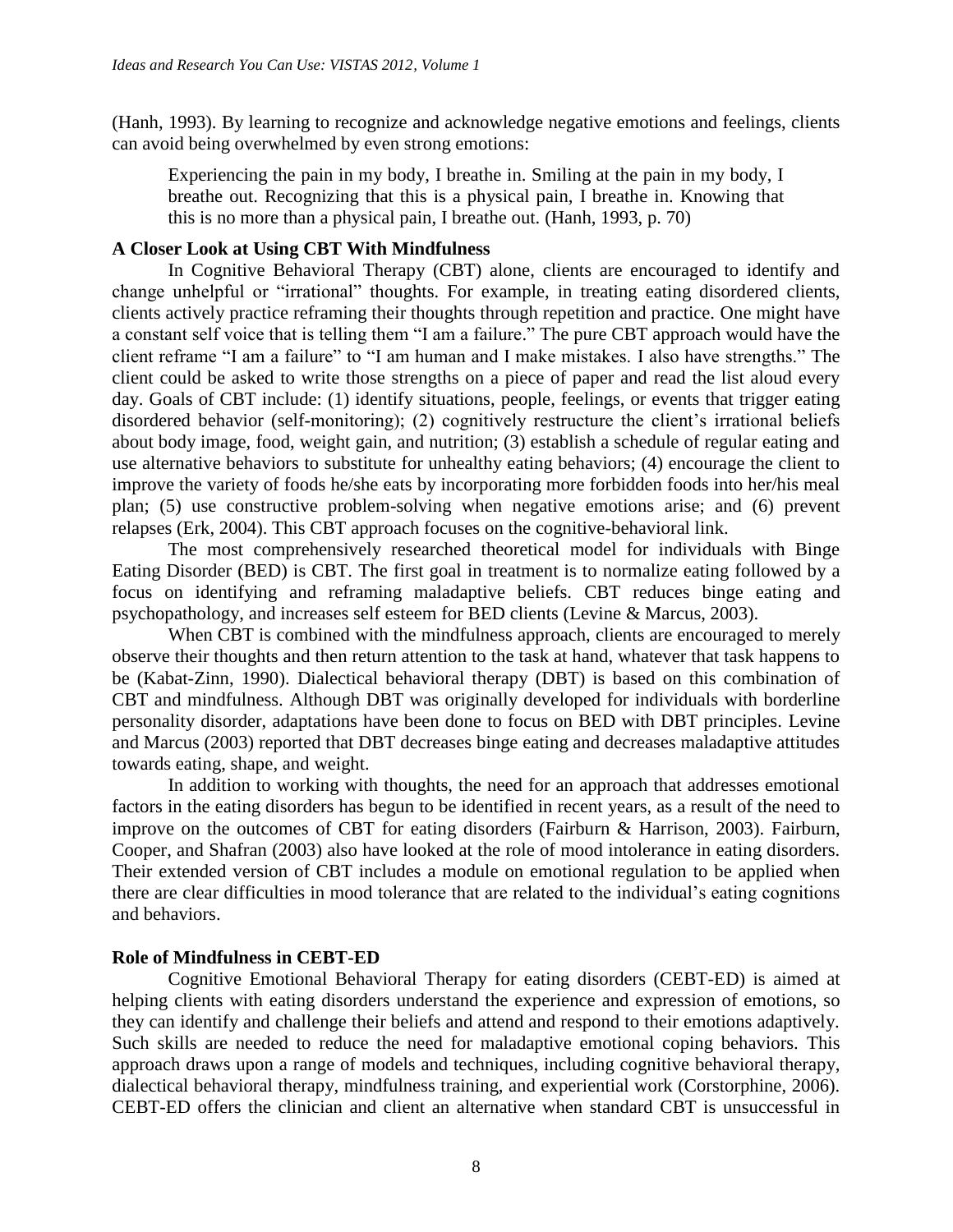relieving symptoms. The experiential component and elements of mindfulness training create an additional dimension to treatment, offering both the client and clinician the opportunity for creativity and self-exploration.

Since eating disordered clients' relationships with food are often infused with obsessive thoughts, anxiety, self-loathing and maladaptive coping processes, the behaviors of eating and not eating are symptoms of these and other psychological issues. On the road to healing, clients can be helped to deal with meals by having them practice the here-and-now mindfulness about the process of eating meals—being present with all their feelings, especially the pleasant sensations the body is set up to perceive when hunger is satisfied, and the social interaction that is real, not mechanical (Andersen, 2007). The mindful eating is being present, moment by moment, for each sensation that happens during eating, such as chewing, tasting and swallowing. Simple first steps toward introducing mindfulness while eating include:

- Eat sitting down
- Try to make the meal last at least 20 minutes  $\bullet$
- Eat without TV, newspaper or computer  $\bullet$
- Eat with your non-dominant hand
- Chew your food 30 to 50 times per bite  $\bullet$
- Eat with chopsticks (Institute for Natural Resources, 2010)

### **Conclusion**

Starting in the 1970s, many psychological interventions have involved the integration of Eastern and Western philosophies. Since the introduction of mindfulness into clinical settings, a large number of studies have documented its beneficial effect on psychological distress and wellbeing (Grossman et al., 2004; Shigaki et al., 2006). Baer (2003) stated that there are examples of conditions where mindfulness interventions have been used: chronic pain, stress, anxiety, depression, borderline personality disorders, panic attack, and eating disorders. Many eating disordered clients also experience stress, anxiety, and depression (*DSM-IV-TR;* American Psychiatric Association, 2000; Garfinkel at al., 1995; Kessler, 2009; Lewinsohn et al., 2000; Proux, 2008). Through a comprehensive empirical and conceptual review of mindfulness-based clinical interventions, Baer concluded that mindfulness-based interventions may help to alleviate a variety of mental health problems.

There are not a lot of research studies on the specific benefits for using mindfulness as a treatment component for the following eating disorders: anorexia nervosa, bulimia nervosa, and binge eating disorder. Those that have been discussed in this article have shown great promise for using mindfulness as part of the treatment paradigm. Since many with eating disorders tend to struggle with issues of perfection, control, extremely harsh self-criticism, depression, and anxiety, the gentle, compassionate approach behind mindfulness treatments offers an alternative lifestyle approach that becomes a lifelong practice unique to each person (Proux, 2008).

# **References**

American Psychiatric Association. (2000). *Diagnostic and Statistical Manual of Mental Disorders* (4th ed., text rev.). Washington, DC: Author. doi: 10.1176/ appi.books.9780890423340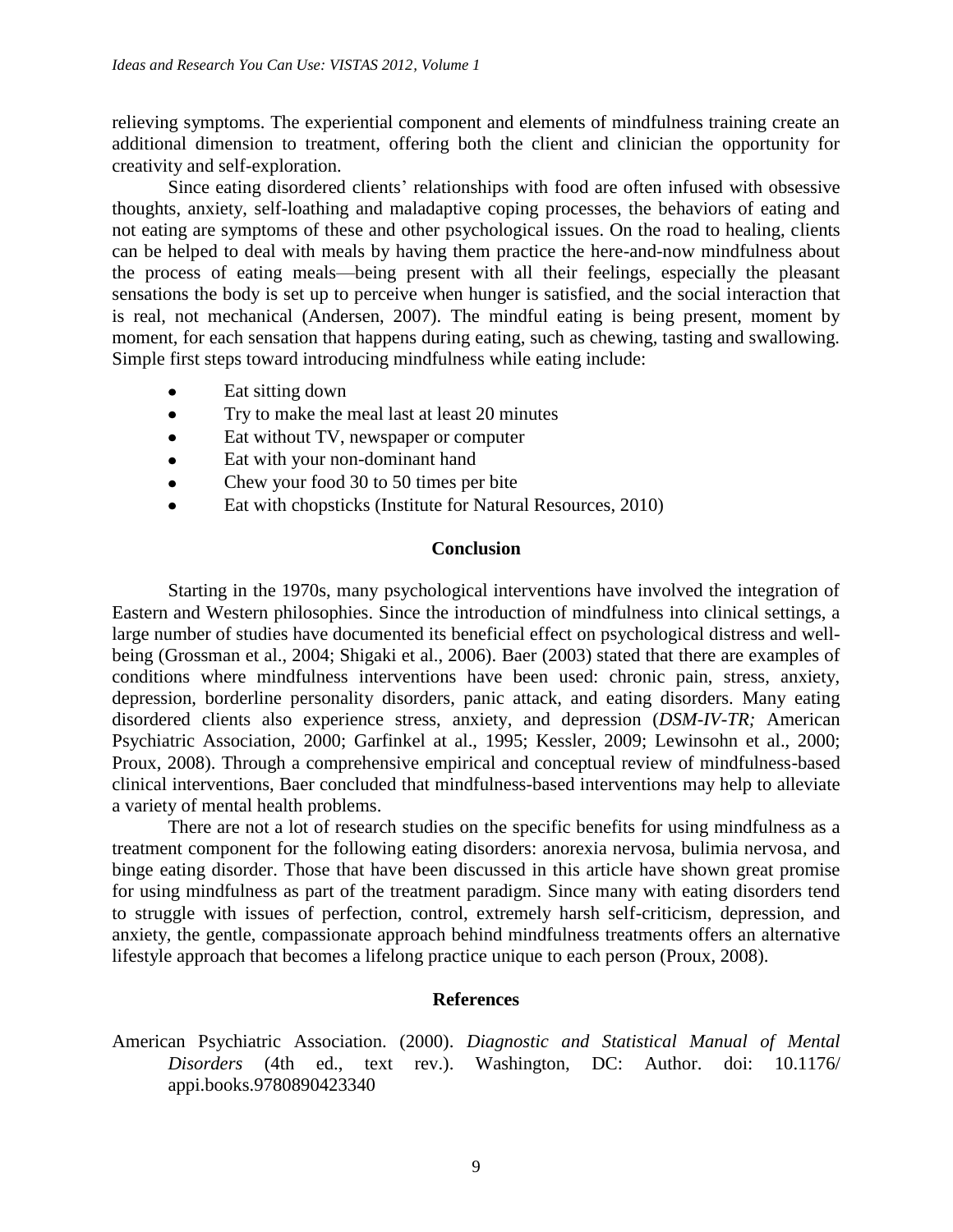- Andersen, A. (2007). Stories I tell my patients: Where are you when you are eating? *Eating Disorders,* 15, 279-280. doi: 10.1080/10640260701323557
- Aragona, M., & Vella, G. (1998). Psychopathological considerations on the relationship between bulimia and obsessive-compulsive disorder. *Psychopathology*, *31*, 197-205. doi:10.1159/ 000029040
- Baer, R. A. (2003). Mindfulness training as a clinical intervention: A conceptual and empirical review. *Clinical Psychology: Science and Practice, 10*, 125-143. doi: 10.1093/ clipsy.bpg015
- Baumeister, R., Heatherton, T. F., & Tice, D. M. (1994). *Losing control: How and why people fail at self-regulation.* San Diego, CA: Academic Press.
- Bishop, S. R. (2002). What do we really know about mindfulness-based stress reduction. *Psychosomatic Medicine, 64*, 71-84.
- Bishop, S. R., Lau, M., Shapiro, S., Carlson, L., Anderson, N. D., Carmody, J., Segal, Z. V., Abbey, S., Speca, M., Velting, D., & Devins, G. (2004). Mindfulness: A proposed operational definition. *Clinical Psychology: Science and Practice, 11(3).* Retrieved from http://www.clipsy.oupjournals.org/cgi/content/full/11/3/230. doi: 10.1093/clips.bph077
- Carmody, J. (2009). Evolving conceptions of mindfulness in clinical settings. *Journal of Cognitive Psychotherapy: An International Quarterly, 23*(3), 270-280.
- Carmody, J., Crawford, S., & Churchill, L., (2006). A pilot study of mindfulness-based stress reduction for hot flashes. *Menopause. 13*(5), 760-769. doi: 10.1097/01.gme.0000227402. 98933.d0
- Casper, R., Hedeker, D., & McClough, J. F. (1992). Personality dimensions in eating disorders and their relevance for subtyping. *Journal of the American Academy of Child and Adolescent Psychiatry*, *31*, 830-840. doi: 10.1097/00004583-199209000-00008
- Coric, C., & Murstein, B. I. (1995). Bulimia nervosa: Prevalence and psychological correlates in a college community. *Eating Disorders, 1*, 39-51.
- Corstorphine, E. (2006). Cognitive-emotional-behavioural therapy for the eating disorders: Working with beliefs about emotions. *European Eating Disorders Review, 14*, 448-461. doi: 10.1002/erv.747
- Dobson, K., & Dozois, D. (2001). Historical and philosophical bases of the cognitive-behavioral therapies. In K. Dobson (Ed.), *Handbook of cognitive-behavioral therapies* (pp. 3-39). New York, NY: Guilford Press.
- Erk, R.R. (2004). *Counseling treatments for children and adolescents with DSM-IV-TR disorders.* Upper Saddle River, NJ: Merill Prentice Hall.
- Fairburn, C. G., & Harrison, P. J. (2003). Eating disorders. *The Lancet, 361*, 407-416. doi:10.1016/S0140-6736(03)12378-1
- Fairburn, G., Cooper, Z., & Shafran, R. (2003). Cognitive behaviour therapy for eating disorders: A "transdiagnostic" theory and treatment. *Behaviour Research and Therapy, 41*, 509-528. doi: 10.1016/S0005-7967(02)00088-8
- Garfinkel, P.E., Lin, E., Georgin, P., Spegg, C., Goldbloom, D. S., Kennedy, S., Kaplan, A. S., & Woodside, D. B. (1995). Bulimia nervosa in a Canadian community sample: Prevalence and comparison of subgroups. *American Journal of Psychiatry*, *152*, 1052-1058.
- Gilpin, R. (2008). The use of Theravada Buddhist practices and perspectives in mindfulnessbased cognitive therapy. *Contemporary Buddhism, 9*(2), 231-251. doi: 10.1080/ 14639940802556560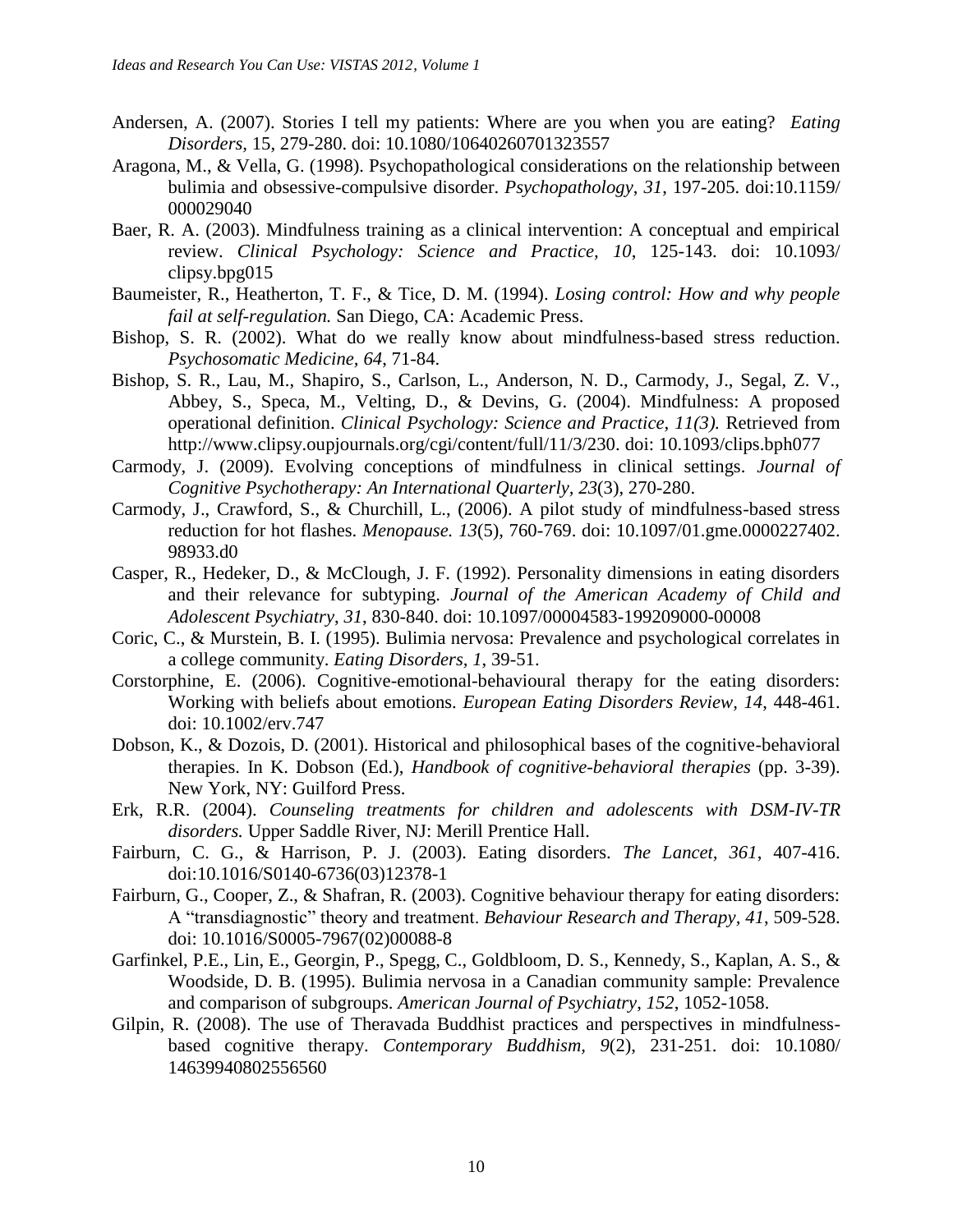- Giordano, S. (2005). *Understanding eating disorders: Conceptual and ethical issues in the treatment of anorexia and bulimia nervosa.* Oxford, UK: Oxford University Press.
- Grilo, C. M. (2002). Binge eating disorder. In C. G. Fairburn & K. D. Brownell (Eds.), *Eating disorders and obesity* (pp.178-182). New York, NY: Guilford Press.
- Grossman, P., Niemann, L., Schmidt, S., & Walach, H. (2004). Mindfulness-based stress reduction and health benefits: A meta-analysis. *Journal of Psychosomatic Research, 57*(1), 35-43. doi: 10.1016/S0022-3999(03)00573-7
- Hamilton, N. A., Kitzman, H., & Guyotte, S. (2006). Enhancing health and emotion: Mindfulness as a missing link between cognitive therapy and positive psychology. *Journal of Cognitive Psychotherapy: An International Quarterly, 20*(2), 123-134.
- Hanh, T. N. (1993). *The blooming of a lotus: Guided meditation exercises for healing and transformation.* (Annabel Laity, Trans.) Boston, MA: Beacon Press.
- Institute for Natural Resources. (2010). *Food addictions, overeating & mood swings.* CA: INR.
- Joiner, T. E., Heatherton, T. F., Rudd, M. D. & Schmidt, N. B. (1997). Perfectionism, perceived weight status, and bulimic symptoms: Two studies testing a diathesis-stress model. *Journal of Abnormal Psychology, 106*, 145-153. doi: 10.1037/0021-843X.106.1.145
- Kabat-Zinn, J. (1982). An outpatient program in behavioral medicine for chronic pain patients based on the practice of mindfulness meditation: Theoretical considerations and preliminary results. *General Hospital Psychiatry, 4*, 33-47. doi: 10.1016/0163-8343 (82)90026-3
- Kabat-Zinn, J. (1990). *Full catastrophe living: Using the wisdom of your body and mind to face stress, pain, and illness.* New York, NY: Delacorte.
- Kabat-Zinn, J. (2003). Mindfulness-based interventions in context: past, present, and future. *Clinical Psychology Science Practice, 10*, 144-156.
- Kabat-Zinn, J., Lipworth, L., Burney, R., & Sellers, W. (1987). Four-year follow up of a meditation-based program for the self-regulation of chronic pain: Treatment outcome and compliance. *Clinical Journal of Pain, 2*, 159-173.
- Karoly, P. (1999). A goal-systems-self-regulatory perspective on personality, psychopathology, and change. *Review of General Psychology, 3*, 264-291. doi: 10.1037/1089-2680.3.4.264
- Kessler, D. A. (2009). *The end of overeating: Taking control of the insatiable American appetite.*  New York, NY: Rodale.
- Levine, M. (2000). *The positive psychology of Buddhism and yoga: Paths to a mature happiness.*  Mahwah, NJ: Lawrence Erlbaum.
- Levine, M. P., & Marcus, M. D. (2003). Psychosocial treatment of binge eating disorder: An update. *Eating Disorder Review*, *14*(4).
- Lewinsohn, P., Striegel-Moore, R., & Seeley, J. (2000). Epidemiology and natural course of eating disorders in young women from adolescence to young adulthood. *Journal of the American Academy of Child and Adolescent Psychiatry, 39*, 1284-1292. doi: 10.1097/ 00004583-2000010000-00016
- McVey, G. L., Pepler, D., Davis, R., Flett, G. & Abdolell, M. (2002). Risk and protective factors associated with disordered eating during early adolescence. *Journal of Early Adolescence, 22*, 76-96.
- Mintz, L. B., & Betz, N. E. (1988). Prevalence and correlates of eating disordered behavior among college women. *Journal of Counseling Psychology, 35*, 463-471. doi: 10.1037/0022-016735.4.463